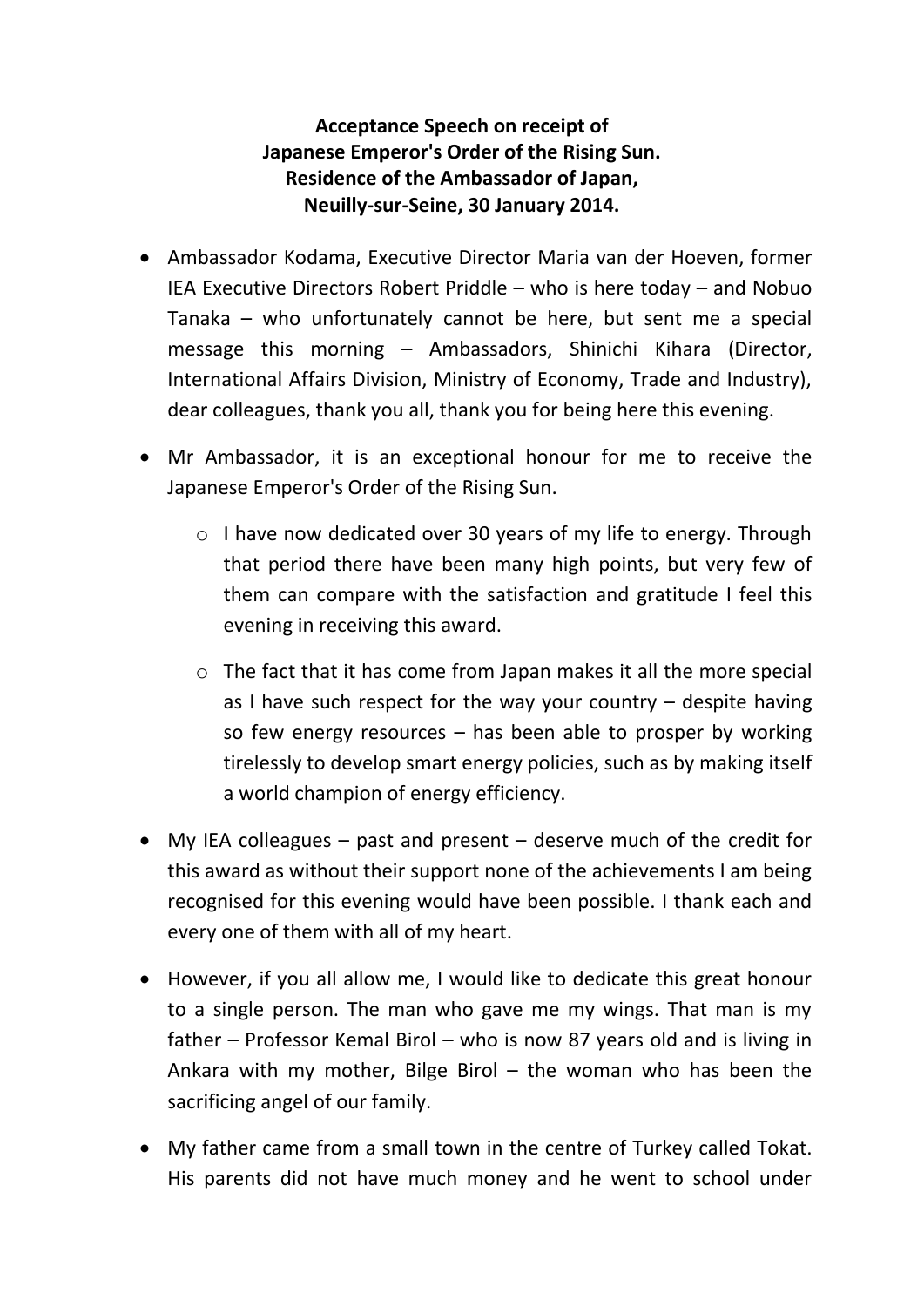difficult conditions. The family house had no electricity, so through primary school he did his homework – alongside several of his classmates – outside on the footpath under the street lights. He told me many times how much he enjoyed being out there with them, especially when the weather was good.

- Thankfully, it did not harm his results. He was the top student in all of his classes and this – together with his family's difficult financial situation – saw him admitted into a government programme to leave home for boarding school for a free education when he was 12 years old.
- Again, he remained top of his classes, and his excellent grades saw him admitted to the Medical Faculty of Istanbul University when he was 18.
- Straight after graduating he met my mother. There is a rather romantic story of a young doctor continually riding his white bicycle up and down the street in front of the family balcony of an elegant, young Ankara lady, but I will not elaborate. After marrying, they built a family, having my younger brother and me.
- My father was a very hard worker who personified the Turkish saying to dig a well with a small needle. In the early years, in order to look after our family, he worked at four different jobs at the same time.
- Through years of tireless work he became a well known and respected doctor in Ankara, where he practiced up until his retirement about 10 years ago. Throughout his career, he took particular care of poor patients, just like the state had done for him years earlier. Often he would not charge them and sometimes would even pay for their medication out of his own pocket. He did not do this to be recognised or to be applauded, but because he felt it was the right thing to do.
- Some of you would not be surprised to learn that my father was also passionate about football. He played at a serious level when he was a student in a team that was then in the first Turkish Football League. He was very fast and I have several newspaper clippings that refer to him as "Kemal, son of the wind".